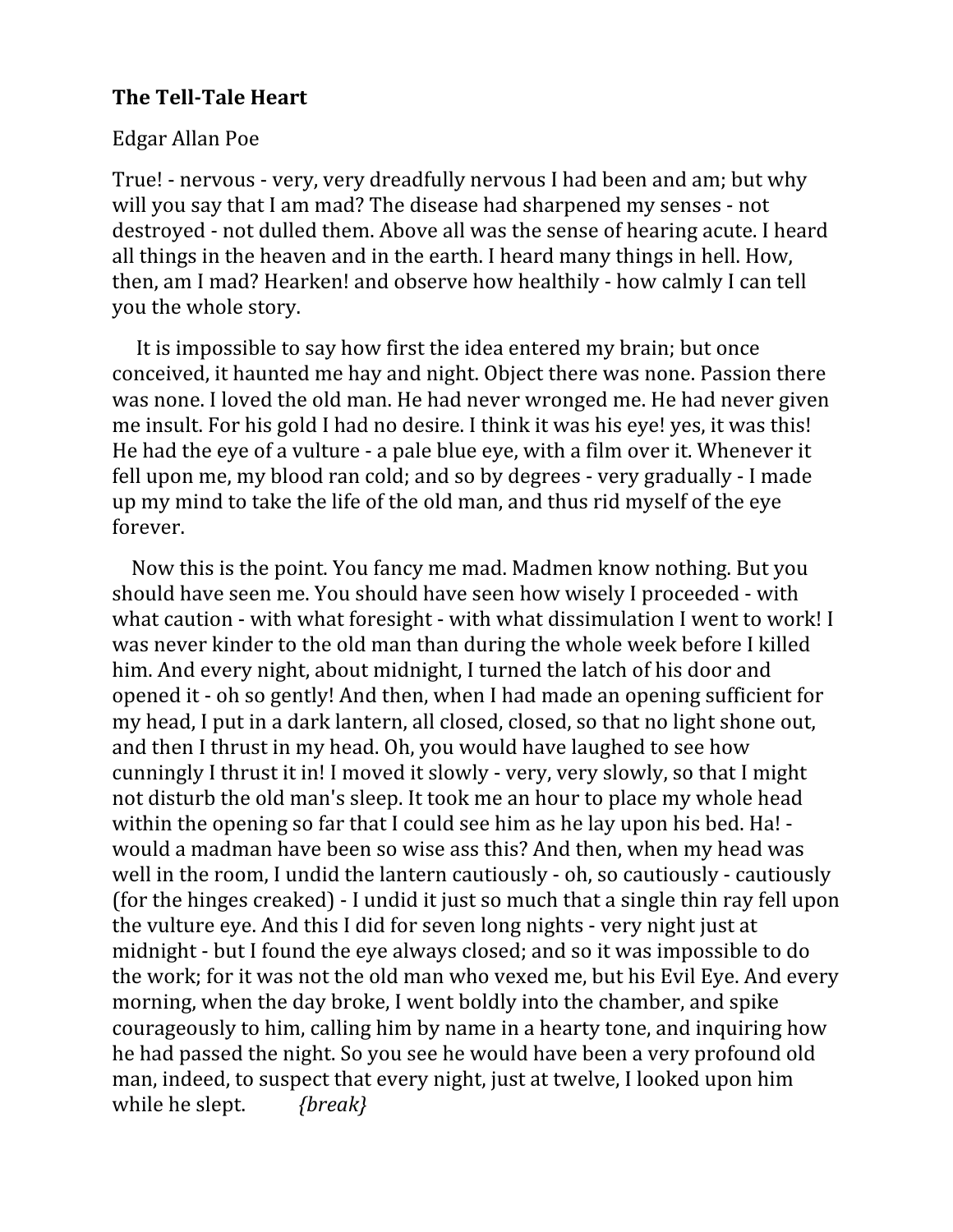Upon the eighth night I was more than usually cautious in opening the door. A watch's minute hand moves more quickly than did mine. Never before that night, had I felt the extent of my own powers ‐ of my sagacity. I could scarcely contain my feelings of triumph. To think that there I was, opening the door, little by little, and he not even to dream of my secret deeds or thoughts. I fairly chuckled at the idea; and perhaps he heard me; for he moved on the bed suddenly, as if startled. Now you may think that I drew back ‐ but no. His room was as black as pitch with the thick darkness, (for the shutters were close fastened, through fear of robbers,) and so I knew that he could not see the opening of the door, and I kept pushing it on steadily, steadily.

 I had my head in, and was about to open the lantern, when my thumb slipped upon the tin fastening, and the old man sprang up in bed, crying out ‐ 'Who's there?'

 I kept quite still and said nothing. For a whole hour I did not move a muscle, and in the meantime I did not hear him lie down. He was still sitting up in the bed listening; ‐ just as I have done, night after night, hearkening to the death watches in the wall.

 Presently I heard a slight groan, and I knew it was the groan of mortal terror. It was not a groan of pain or of grief ‐ oh, no! ‐ it was the low stifled sound that arises from the bottom of the soul when overcharged with awe. I knew the sound well. Many a night, just at midnight, when all the world slept, it has welled up from my own bosom, deepening, with its dreadful echo, the terrors that distracted me. I say I knew it well. I knew what the old man felt, and pitied him, although I chuckled at heart. I knew that he had been lying awake ever since the first slight noise, when he had turned in the bed. His fears had been ever since growing upon him. He had been trying to fancy them causeless, but could not. He had been saying to himself ‐ 'It is nothing but the wind in the chimney - it is only a mouse crossing the floor,' or 'it is merely a cricket which has made a single chirp.' Yes, he had been trying to comfort himself with these suppositions: but he had found all in vain. All in vain; because Death, in approaching him had stalked with his black shadow before him, and enveloped the victim. And it was the mournful influence of ht unperceived shadow that caused him to feel ‐ although he neither saw nor heard - to feel the presence of my head within the room.

*{break}*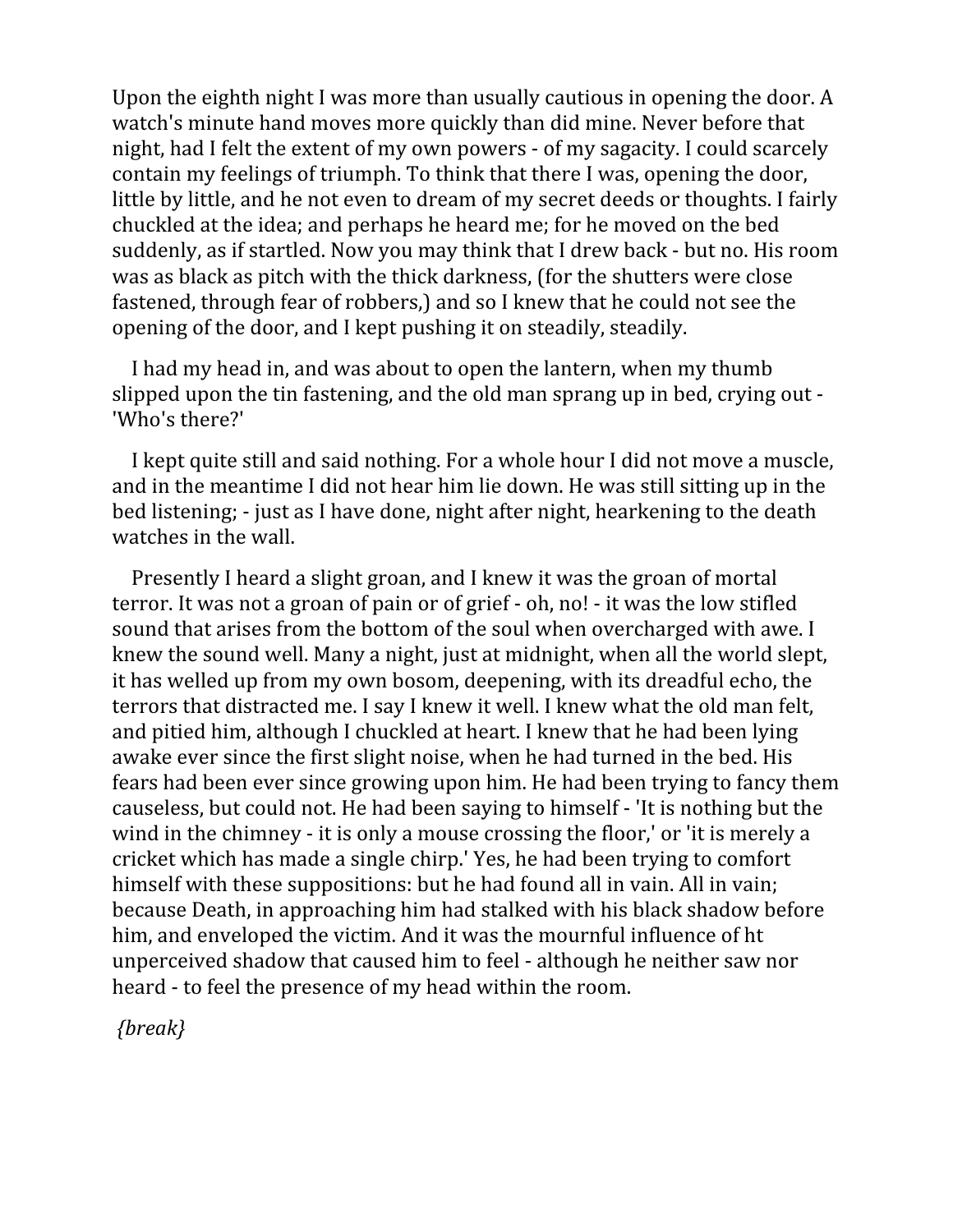When I had waited a long time, very patiently, without hearing him lie down, I resolved to open a little ‐ a very, very little crevice in the lantern. So I opened it ‐ you cannot imagine how stealthily, stealthily ‐ until, at length a simple dim ray, like the thread of the spider, shot from out the crevice and fell full upon the vulture eye.

 It was open ‐ wide, wide open ‐ and I grew furious as I gazed upon it. I saw it with perfect distinctness - all a dull blue, with a hideous veil over it that chilled the very marrow in my bones; but I could see nothing else of the old man's face or person: for I had directed the ray as if by instinct, precisely upon the damned spot.

 And have I not told you that what you mistake for madness is but over acuteness of the senses? ‐ now, I say, there came to my ears a low, dull, quick sound, such as a watch makes when enveloped in cotton. I knew that sound well, too. It was the beating of the old man's heart. It increased my fury, as the beating of a drum stimulates the soldier into courage.

 But even yet I refrained and kept still. I scarcely breathed. I held the lantern motionless. I tried how steadily I could maintain the ray upon the eye. Meantime the hellish tattoo of the heart increased. It grew quicker and quicker, and louder and louder every instant. The old man's terror must have been extreme! It grew louder, I say, louder every moment! ‐ do you mark me well? I have told you that I am nervous: so I am. And now at the dead hour of the night, amid the dreadful silence of that old house, so strange a noise as this excited me to uncontrollable terror. Yet, for some minutes longer I refrained and stood still. But the beating grew louder, louder! I thought the heart must burst. And now a new anxiety seized me ‐ the sound would be heard by a neighbour! The old man's hour had come! With a loud yell, I threw open the lantern and leaped into the room. He shrieked once - once only. In an instant I dragged him to the floor, and pulled the heavy bed over him. I then smiled gaily, to find the deed so far done. But, for many minutes, the heart beat on with a muffled sound. This, however, did not vex me; it would not be heard through the wall. At length it ceased. The old man was dead. I removed the bed and examined the corpse. Yes, he was stone, stone dead. I placed my hand upon the heart and held it there many minutes. There was no pulsation. He was stone dead. His eye would trouble me no more.

{break}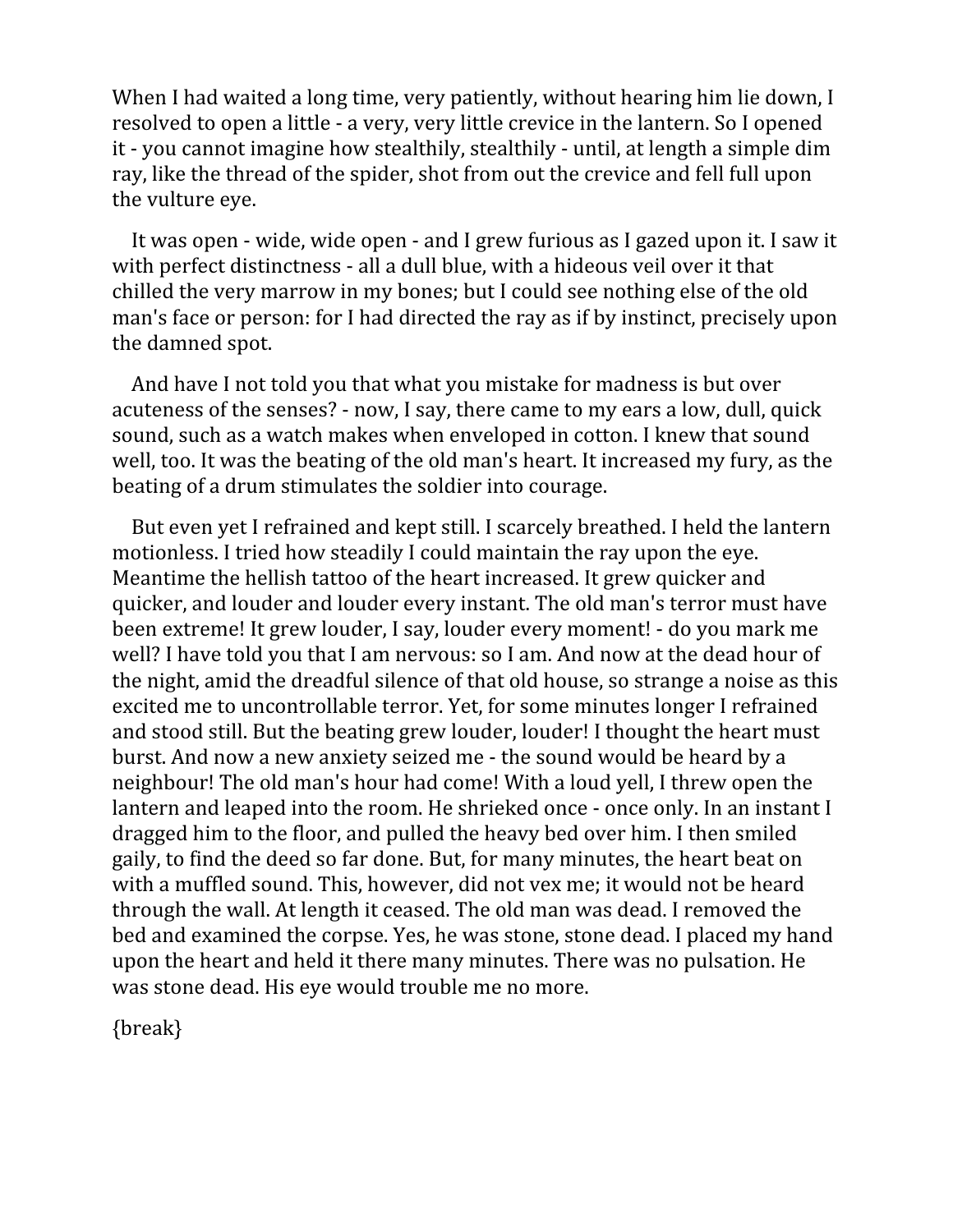I still you think me mad, you will think so no longer when I describe the wise precautions I took for the concealment of the body. The night waned; and I worked hastily, but in silence. First of all I dismembered the corpse. I cut off the head and the arms and the legs.

 Then took up three planks from the flooring of the chamber, and deposited all between the scantlings. I then replaced the boards so cleverly, so cunningly, that no human eye ‐ not even his ‐ could have detected any thing wrong. there was nothing to wash out ‐ no stain of any kind ‐ no blood‐spot whatever. I had been too wary for that. A tub had caught all - ha! ha!

When I had made an end of these labours, it was four o'clock - still dark as midnight. A the bell sounded the hour, there came a knocking at the street door. I went down to open it with a light heart, ‐ for what had I now to fear? There entered three men, who introduced themselves, with perfect suavity, as officers of the police. A shriek had been heard by a neighbour during the night; suspicion of foul play had been aroused; information had been lodged at the police office, and they (the officers) had been deputed to search the premises.

 I smiled, ‐ for what had I to fear? I bade the gentlemen welcome. The shriek, I said, was my own in a dream. The old man, I mentioned, was absent in the country. I took my visitors all over the house. I bade them search ‐ search well. I led them, at length, to his chamber. I showed them his treasures, secure, undisturbed. In the enthusiasm of my confidence, I brought chairs into the room, and desired them here to rest from their fatigues, while I myself, in the wild audacity of my perfect triumph, placed my own seat upon the very spot beneath which reposed the corpse of the victim.

 The officers were satisfied. My manner had convinced them. I was singularly at ease. They say, and while I answered cheerily, they chatted of familiar things. But, ere long, I felt myself getting pale and wished them gone. My head ached, and I fancied a ringing in my ears: but still they sat and still chatted. The ringing became more distinct: ‐ it continued and became more distinct: I talked more freely to get rid of the feeling: but it continued and gained definiteness ‐ until, at length, I found that the noise was not within my ears.

No doubt I now grew very pale; ‐ but I talked more fluently, and with a heightened voice. Yet the sound increased - and what could I do? I was a low, dull, quick sound ‐ much such a sound as a watch makes when enveloped in cotton. I gasped for breath ‐ and yet the officers heard it not. I talked more quickly ‐ more vehemently; but the noise steadily increased. I arose and argued about trifles, in a high key and with violent gesticulations; but the noise steadily increased. Why would they not be gone? I paced the floor to and